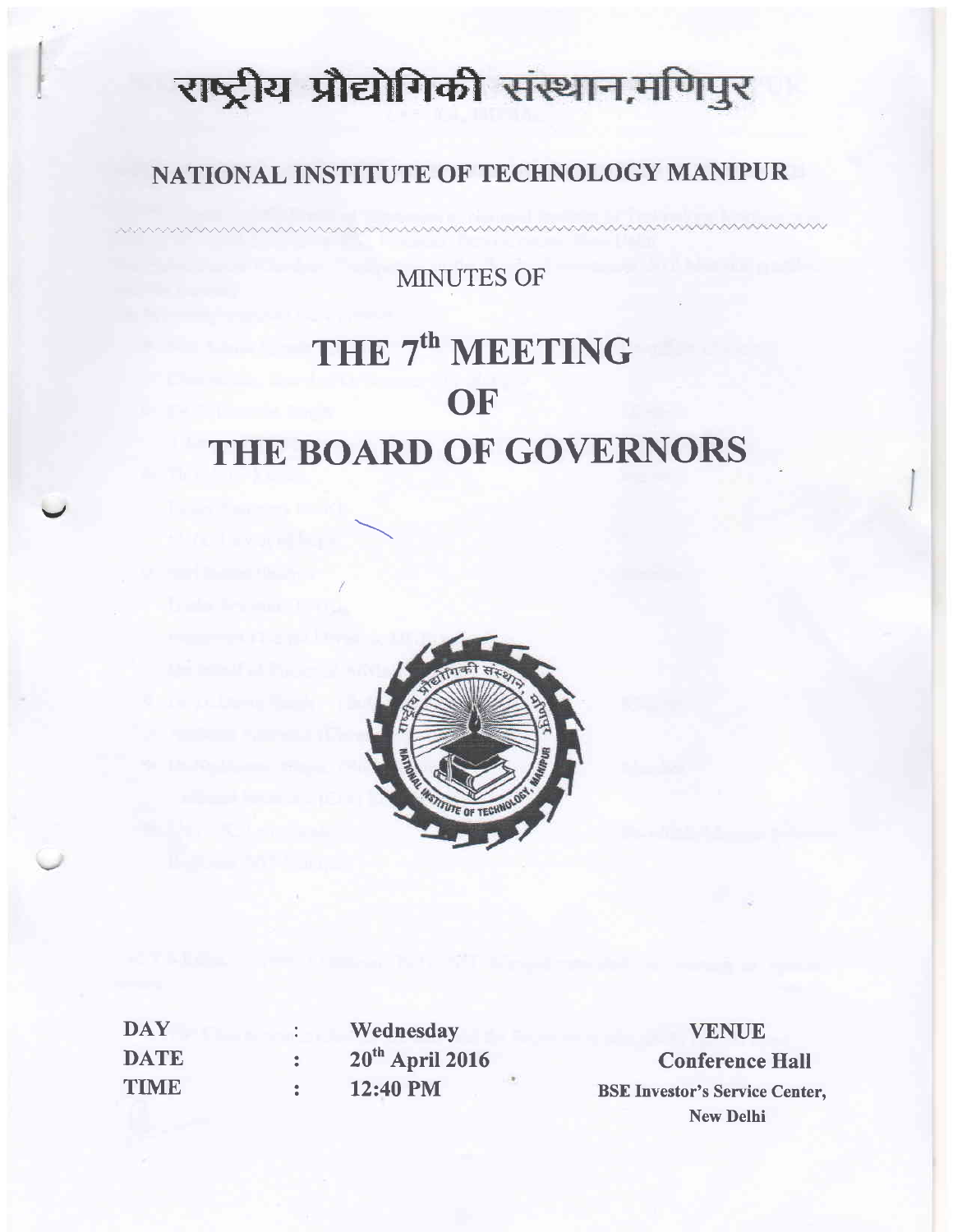# NATIONAL INSTITUTE OF TECHNOLOGY MANIPUR

LANGOL, IMPHAL

#### MINUTES OF THE 7<sup>th</sup> MEETING OF THE BOARD OF GOVERNORS HELD ON 20<sup>th</sup> APRIL 2016

The 7<sup>th</sup> meeting of the Board of Governors of National Institute of Technology Manipur was held on 20<sup>th</sup> April 2016 at the BSE Investors' Service centre, New Delhi Shri Ashishkumar Chauhan, Chairperson of the Board of Governors, NIT Manipur presided over the meeting.

The following members were present:

 $\cdots$ 

| Shri Ashish Kumar Chauhan<br>$\mathbf{r}$            |  | Ex-officio Chairman                          |
|------------------------------------------------------|--|----------------------------------------------|
|                                                      |  |                                              |
| Dr. S. Birendra Singh<br>$\mathcal{L}$               |  | Member                                       |
| Director, NIT Manipur                                |  |                                              |
| Shri. Arun Kumar                                     |  | Member                                       |
| Under Secretary to GOI                               |  |                                              |
| MHRD, Govt of India                                  |  |                                              |
| Shri Satpal Sharma<br>A.                             |  | Member                                       |
| Under Secretary to GOI                               |  |                                              |
| <b>Integrated Finance Division, MHRD</b>             |  |                                              |
| On behalf of Financial Advisor, MHRD                 |  |                                              |
| ❖ Dr. Th. David Singh<br>(BoG Nominee)               |  | Member                                       |
| <b>Assistant Professor (Chemistry)</b>               |  |                                              |
| Dr.Ng.Romeji Singh (BoG Nominee)<br><b>SA</b>        |  | Member                                       |
| <b>Assistant Professor (Civil Engineering)</b>       |  |                                              |
| Shri R.K. Lalit Singh<br>$\mathcal{L}_{\mathcal{S}}$ |  | Ex-officio Member Secretary                  |
| Registrar, NIT Manipur                               |  |                                              |
|                                                      |  | Chairperson, Board of Governors, NIT Manipur |

Prof.Y.S.Rajan, Former Chairrnan, BoG, NIT Manipur attended the meeting as special invitee.

The Chairperson invited the Director and the Registrar to take up the agenda items.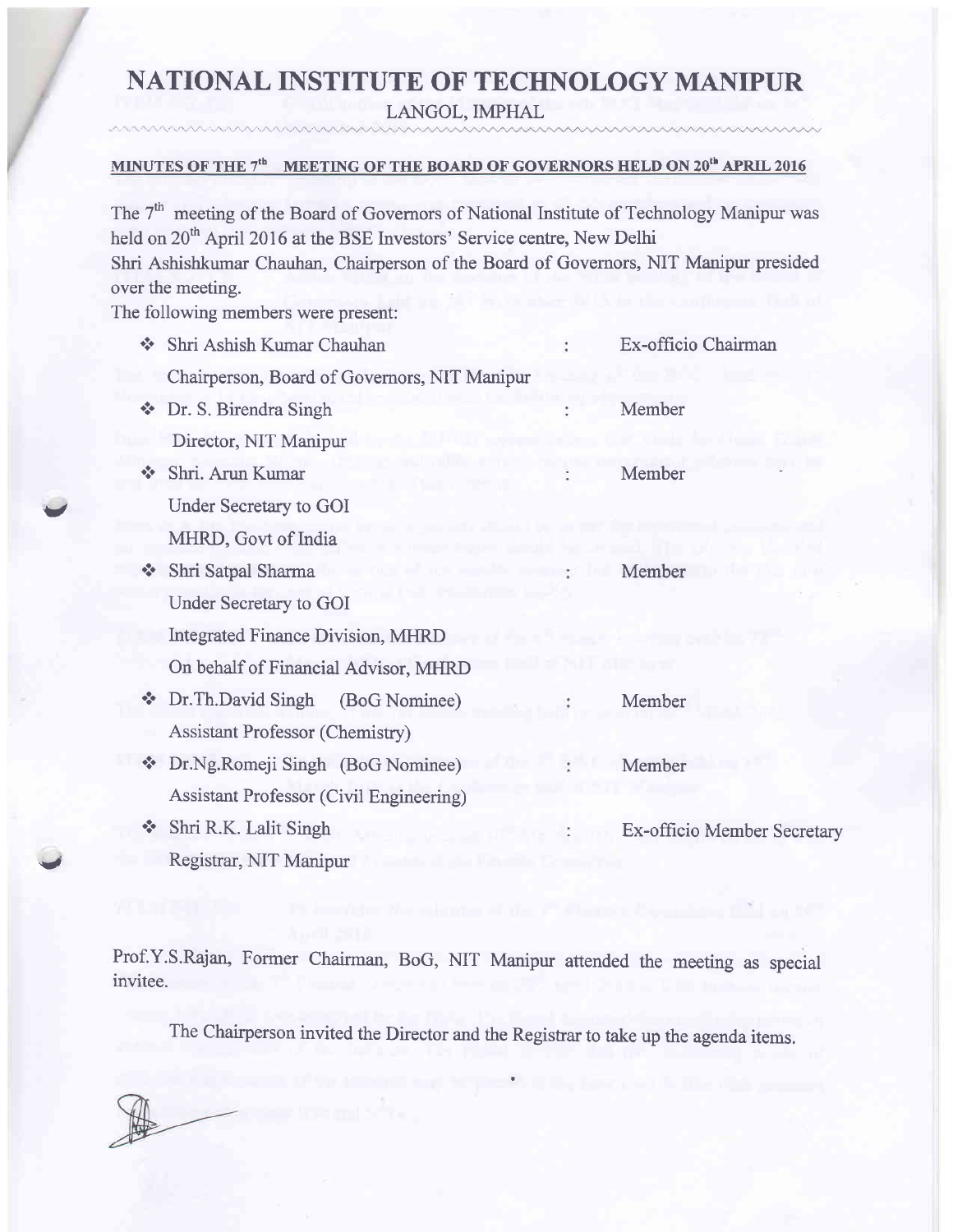#### ITEM NO. 7.1: Confirmation of the Minutes of the 6th BOG Meeting held on 24<sup>th</sup> November 2015

The minutes of the 6<sup>th</sup> Meeting of the BOG held on 24<sup>th</sup> November 2015 at the Conference Hall of NIT Manipur Langol Campus was circulated to all the members and no comments were received. The minutes were confirmed.

### ITEM NO. 7.2: Action taken on the decision of the Sixth meeting of the Board of Governors held on 24<sup>th</sup> November 2015 in the conference Hall of NIT Manipur

The actions taken on various decisions of the  $6<sup>th</sup>$  Meeting of the BOG held on  $24<sup>th</sup>$ November 2015 have been noted in general with the following observations :

Item No.6.21: It was informed by the MHRD representatives that funds for Unnat Bharat Abhiyan, Swaccha Bharat Abhiyan and other similar central government schemes may be met from the available Grants-in-Aid of the Institute.

Item no.6.30: The designation for all positions should be as per the sanctioned positions and no separate position with different nomenclature should be created. The Director clarified that the appointment will be as one of the faculty member but will perform the role of <sup>a</sup> senior scientist in the case of Central Instrumentation facilitv.

## ITEM NO. 7.3: To consider the minutes of the  $6<sup>th</sup>$  Senate meeting held on 22<sup>nd</sup> March 2016 at Conference Hall of NIT Manipur

The Board approved minutes of the 7th Senate meeting held on held on 22<sup>nd</sup> March 2016.

## ITEM NO. 7.4: To consider the minutes of the  $7<sup>th</sup>$  BWC Meeting held on  $10<sup>th</sup>$ March 2016 at the Conference hall of NIT Manipur

The minutes of the  $7<sup>th</sup>$  BWC Meeting held on  $10<sup>th</sup>$  March 2016 were approved along with the observations reflected in the Minutes of the Finance Committee.

### ITEM NO. 7.5: To consider the minutes of the  $7<sup>th</sup>$  Finance Committee held on  $20<sup>th</sup>$ **April 2016**

The Minutes of the 7<sup>th</sup> Finance Committee held on 20<sup>th</sup> April 2016 at BSE Investor Service Centre, New Delhi was approved by the BOG. The Board discussed the sanctioning power of various functionaries of the Lnstitute. The Board decided that the sanctioning power of different functionaries of the Institute may be placed in the next BoG in line with practices being followed in other IITs and NITs.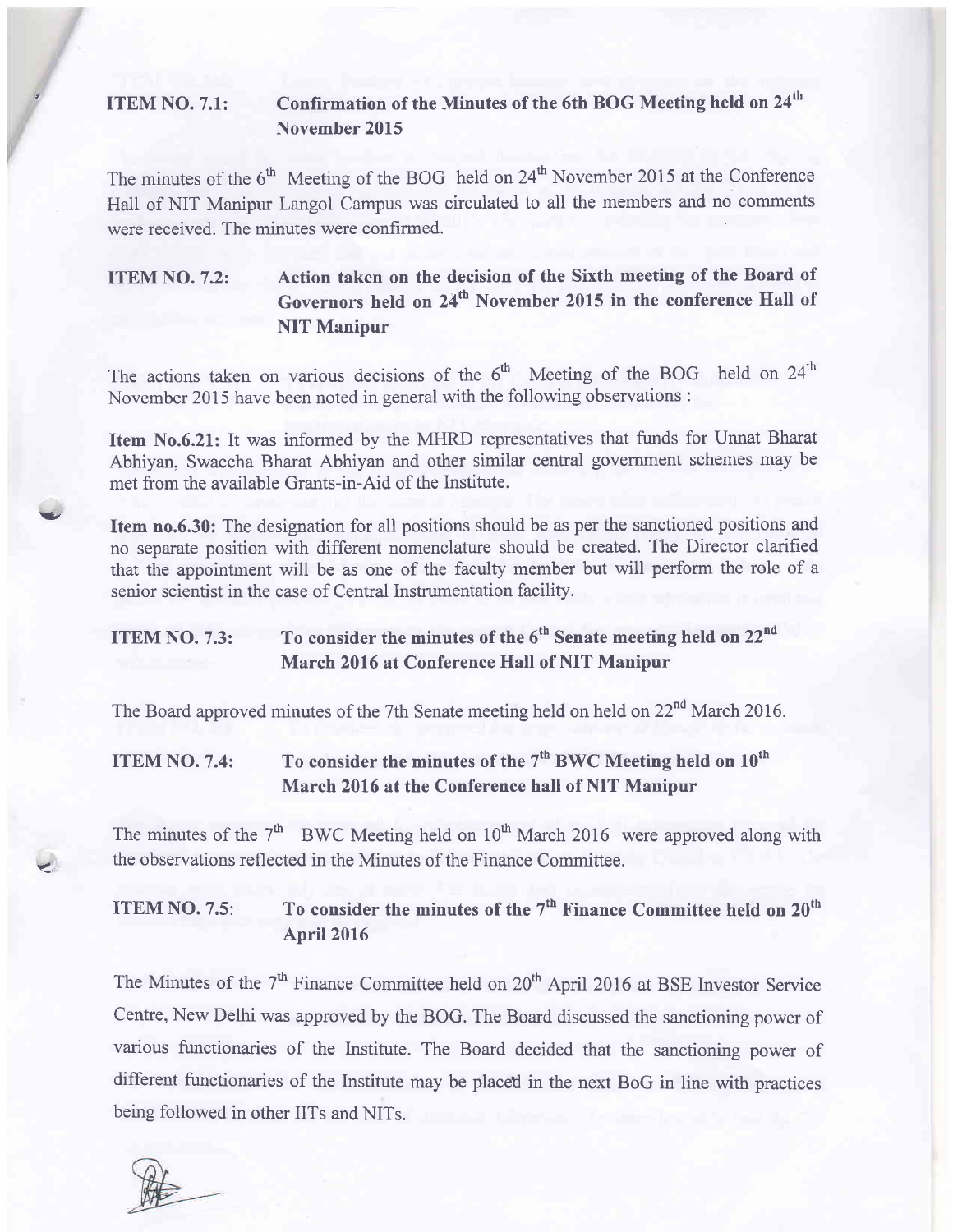#### ITEM NO. 7.6: Latest Position of unspent balance and progress on the ongoing projects

The Board noted the latest position of unspent balance and the progress on the ongoing projects. The Committee was apprised that the status of the unspent balance (Plan) of the Institute was (-) 1350.48 lakh as on 31/03/2016. The members including the representatives from MHRD were apprised that out of the total sanctioned amount of Rs.10.00 Crore and Rs.15.00 crore for the 4<sup>th</sup> quarter release for FY 2015-16, only Rs.2.00 crore was credited to the institute account.

#### ITEM NO. 7 .?: To consider approyal of the Central Educational Institutions (Reservation in Admission Amendment Act, 2012) for implementation in NIT Manipur

The Board was apprised of the Gazette notification including the official correspondence from MHRD for implementing the same in Manipur. The Board after deliberating the matter approved the proposal for implementation of State Reservation Policy for admission to B.Tech progrenmes under Manipur State quota for the 50% of seats which is home state quota. For all other prograrnmes viz; M.Tech. M.Sc and PhDs where admission is open and under all India competitive examination, the present Central Government Reservation Policy will continue.

## ITEM NO. 7.8: To consider the proposal for empanelment of Hospitals for medical reimbursement of the employees of NIT Manipur

The Board approved the proposal for reimbursement of medical expenditure incurred for treatment in private hospitals subject to limiting the rate as fixed by CGHS or CSMA. The Institute must adopt only one of these. The Board also recommended that the option for medical insurance may also be explored.

## ITEM NO.7.9: To ratify the recommendation of the selection committee for appointment of Assistant Librarian

The Board ratified the recommendation of the 'selection committee for appointment of Dr.Naorem Vidyabati for the post of Assistant Librarian. The interview was held on 29<sup>th</sup> August 2015.

 $\overline{\phantom{0}}$ 

 $\overline{\cdot}$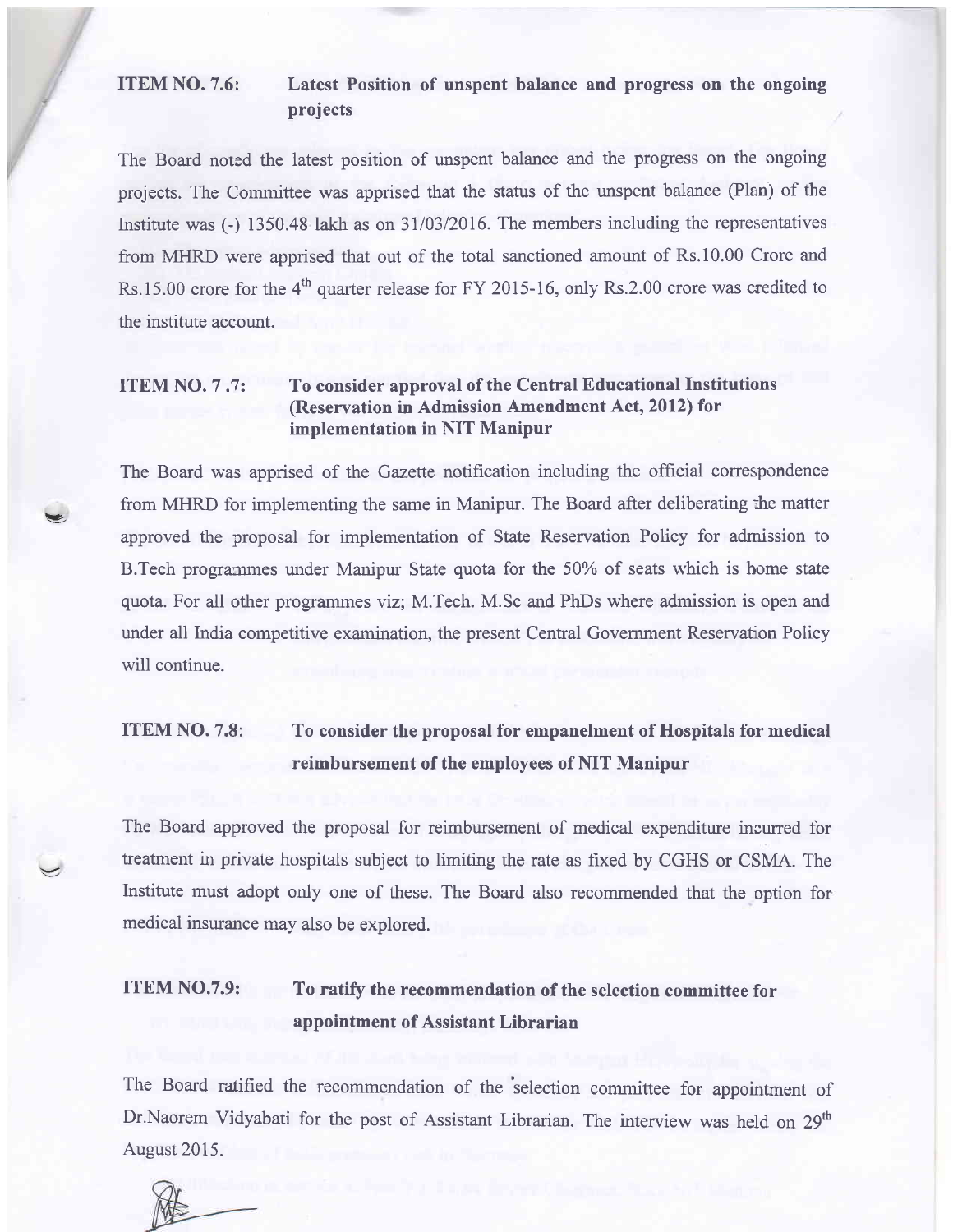#### ITEM No.7.10: To ratify the appointment of Junior Assistants in NITs

The list of candidates selected by the committee was placed before the Board. The Board ratified the appointment of the following 4 (four) persons as Junior Assistant on the recommendation of the duly constituted selection committee:

- (i) Ms.Fanny Khagembam
- (ii) Mr.Richard Mareem Chothe
- (iii) Ms.Ngaihlun Tonsing

v

 $\checkmark$ 

(iv) Mr. Mohammad Amir Hussain

A query was raised by one of the member whether reservation guidelines were followed during the recruitment. It was clarified that the recruitment was done on the basis of 200 point Roster system for reserved categories candidates.

#### ITEM NO. 7.11: To consider the proposal for project guidelines

The Board approved the proposal submitted, as it is in line with other IITs and NITs.

# ITEM No. 7.12: To approve the engagement of National Buildings Construction Corporation Limited (NBCC) as additional work agency for expediting construction work at permanent campus

The Board approved the recommendation of BWC for engagement of National Suildings Construction Corporation Limited (NBCC) as additional work agency for NIT Manipur as it is also a PSU. The Board advised that the rates for items of work should be as per applicable CPWD rates. The Board also directed that the agency charges by NBCC should be negotiated and should ensure that it is not higher than what is being charged for other central institutes.

#### ITEM No.7.13: Any other item with permission of the Chair

The Director with the permission of the Chair proposed the following as table agenda:

(i) MoU with Stuttgart University, Germany

The Board was apprised of the steps being initiated with Stuttgart University for signing the MoU for Academic Collaboration. The Board ipproved the proposal and advised that necessary steps may be taken up with MHRD so that the MoU can be signed during the Hon'ble President of India proposed visit to Germany.

(ii) Utilization of service of Prof.Y.S.Rajan, former Chairman, BoG, NIT Manipur